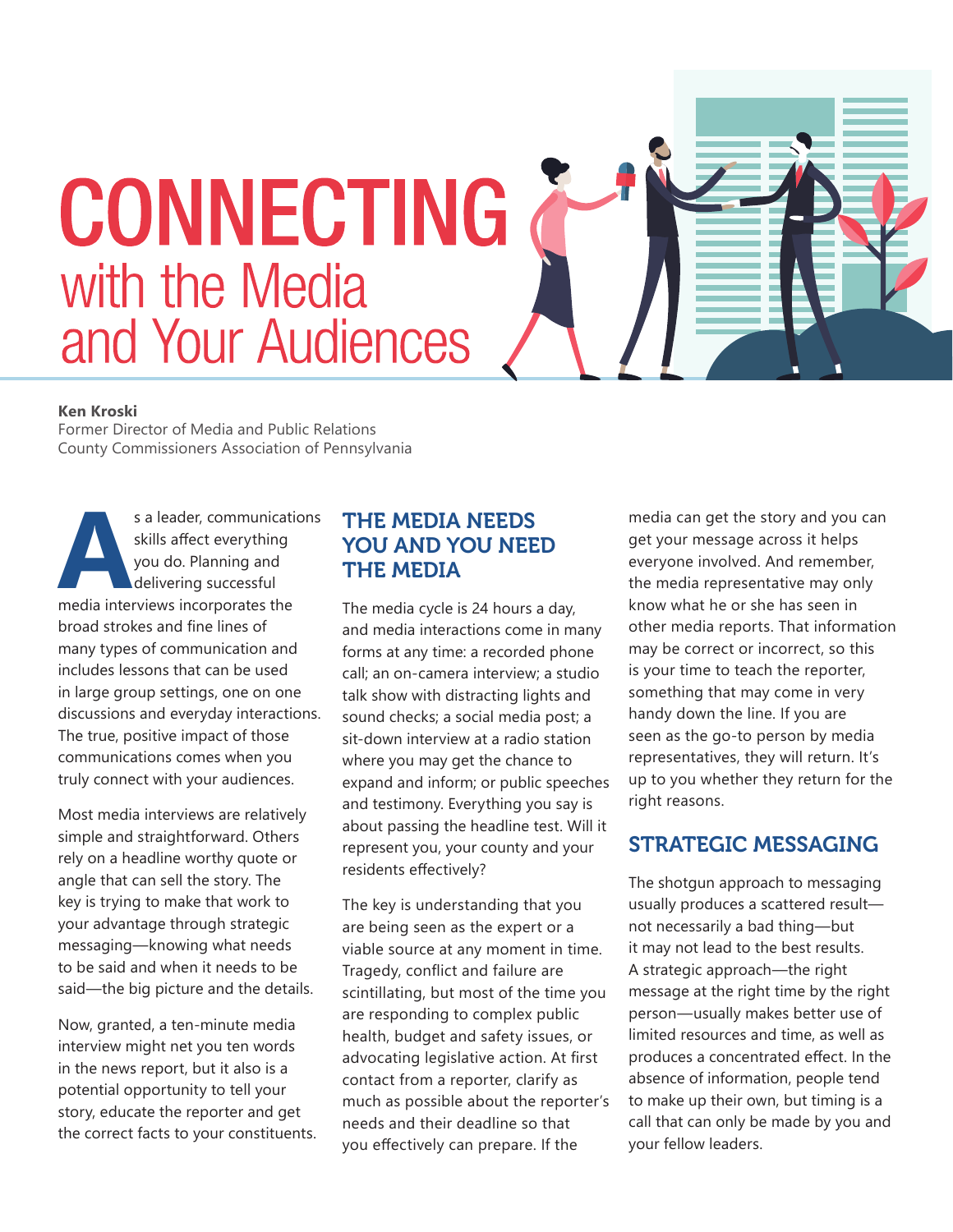Knowing your audiences while you are preparing the messaging is critical. You may be speaking to a media representative, but you are communicating with residents, legislators, employees, business partners and others. Many understand the issue, many do not. Getting to the ones who do not necessitates providing them with information in a way they can understand. Ask yourself, "Why is this important to the person with whom you are trying to connect?" Make people think about what they are not thinking about.

You also may be speaking with more than one voice; your official capacity in your county and/or your role as a member of the County Commissioners Association of Pennsylvania (CCAP). At times, they will require the same messaging; other times, something a little different. Keeping those voices clear goes a long way to accomplishing your goal and being perceived as reliable.

#### PREPARATION AND PERFORMANCE

If you don't have a media philosophy in your organization, it's time to clarify one. What could possibly be considered news? Should the subject matter expert speak with the media or is it someone else? Who does what, when and how? Know your process because you may not have much time to respond to a critical issue. Having a template of prepared responses to typical or important issues also helps, especially for emergency situations. However, nothing beats a word by word analysis of the sound bites, particularly since the most difficult task you face may be explaining extremely complicated issues in short sentences.

Whatever the message, try to use positive words in your sound bites; words such as actively, balanced, common sense approach, comprehensive, cooperative, effective, innovative, meaningful, reasonable, responsible, solutions, vigilant and working. Build your responses by using carefully thought out analogies and percentages that your audiences will understand. You must communicate in their language and give them context that can be understood. Express empathy and concern in a genuine manner. Sometimes, people don't care what you know, until they know that you care. Concern for their families and the future is why we do what we do, so say it, while you're getting the facts out. And, by all means, explain the positive actions, so your audiences know that you are working for them.

Control is the key. Control your methods. Control your messaging. Control your performance. You want to be credible, clear, concise and calm, so being prepared by understanding the past, present and future of the issues, knowing the red flags, and focusing on what's best for counties and their residents are crucial. That's where being informed, whether it be from CCAP communications or those with whom you work in your county, is crucial to you feeling comfortable while presenting the issue. The comfort and the credibility created from preparation will come across to your audiences, even in small ways. And, research existing media reports on the issue. As mentioned, that may be what the reporter is doing, so it will help focus on imparting the correct information.

It also may help to have someone on your team with you at the interview. They may be able to catch things you miss, spot trouble and gently interrupt, or offer advice for the next interview.

#### SCRUTINIZE YOURSELF

If you're new to the scrutiny of media interviews or even if you're not practice, practice, practice. Learn how to control the nervous energy that sometimes accompanies these rather unnatural situations. Perform in front of a mirror, a trusted ally or mentor, or anyone who will give you an honest assessment. Have someone play devil's advocate. If the issue is big, perform a mock interview with negative questions. It may be uncomfortable, but it will help you with all aspects of your job.

Video the practice so you can see your facial expressions, hear your voice inflection and watch your body language. If you're on TV, people will first listen with their eyes. On radio, people not only hear your words, but also your commitment and professionalism. They listen between the lines. Seeing and hearing yourself helps to ensure that you are perceived as knowledgeable and genuine.

And don't forget to ask yourself questions. What are my strengths and weaknesses? Am I the best person for this particular response? Do I need an outline to review before I perform? Am I ready to sound natural and informative? Am I prepared for a friendly interview and a confrontational interview? Have I truly taken the time to anticipate the reporter's questions?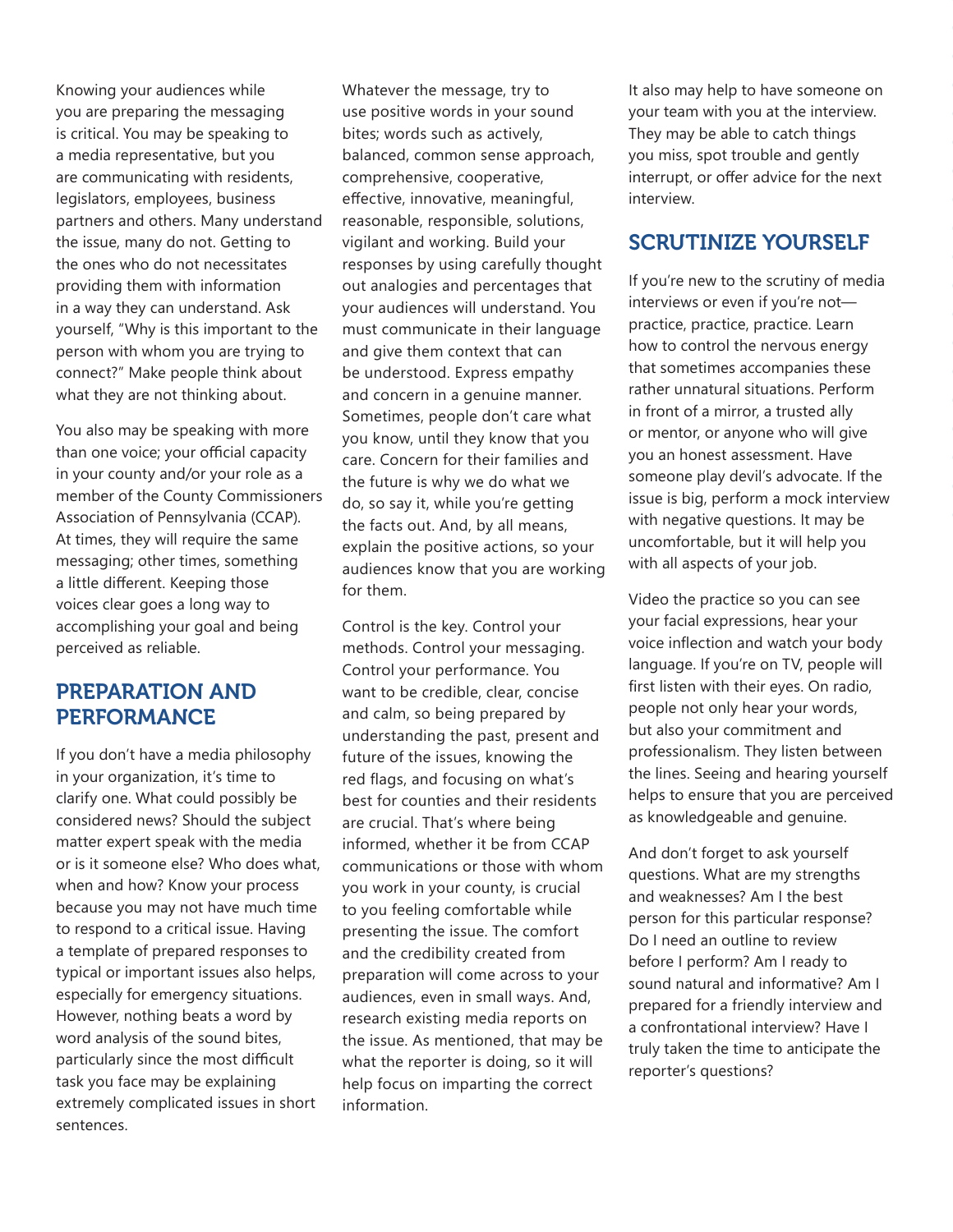## TELL YOUR STORY

#### **Reach Out to the Media**

Cultivating relationships with your local media representatives—the conduits to many audiences—is crucial to accurately tell your story and the story of your residents. Engage reporters via emails, face-to-face meetings, phone calls, news releases and social media. Send them newsletter, reports and website links. Invite reporters to commissioners' meetings, tours and events. Get to know their work and how they want to receive information. That will help to target which reporter may be interested in a specific story. Be their go-to person.

# INFORM, ENGAGE, INFLUENCE, MOTIVATE

Know your strategic purpose for the outreach. Is it to share new information, give informed reactions to events, change perceptions, educate, correct misinformation, create partnerships, encourage legislation or market events? Pitch stories succinctly. Focus on why the reporter or the public should care, how the issue affects the community and the lives of your residents. Make it timely and relevant. Involve other voices, if needed, to explain complicated messages or build consensus.

You can't be seen if you're not visible. You can't be heard if you're not talking. You can't connect if you're not telling your story.

#### SAY ONLY WHAT YOU WANT TO BE HEARD

Let me repeat that—say only what you want to be heard! Know when to stop talking. There may be many facts that you need to emphasize but prioritize your three main points—three positive sound bites—and keep making them. It significantly increases the chance that they will be in the published report. Keep the reporter on track. Say the headline. Get your message across, not the reporter's message.

If you're taken off track, bridge back to your message by saying:

- The facts are …
- Another way to look at this is …
- The thing that everyone really needs to know is …
- I can clarify this issue by …
- Allow me to put this in perspective …
- Our residents will benefit from …

If a question begins with "Tell us what went wrong," don't start the answer with "Well, what went wrong was … ." It's a good time to bridge back to reason, facts and the primary sound bites. Practice explaining the negatives without sounding negative.

Part of knowing when to stop talking includes realizing it in mid-sentence. If you don't like where your sentence is heading, stop and start over. It will give you three seconds to gather your thoughts and say the right thing. The person who edits the interview probably wants a clean sound bite, too. If it is a live interview, it's also OK to start over. It makes you sound thoughtful and can avoid continuing a thought that may be interpreted negatively.

And remember, you always are on. Consider the recording device active, at all times, even before or after the actual interview. If you have a

microphone attached to you for the interview, remove it immediately afterwards and turn it off.

Speaking in sound bites is difficult, especially with complex issues. But, the more concise you are—the better the chance that you will not be misquoted. If an issue is complicated, as is usually the case, consider giving the reporter background information or a fact sheet in writing prior to the interview, so they have time to process it. It can take a lot of pressure off of you and help you to avoid saying too much. Just as with others in your daily life, you may interact with reporters who are difficult for various reasons. Be sure to clarify all aspects of the interview, issue and deadlines. Try to reach an agreement on the parameters of your communication. In some instances, a written reply may be best.